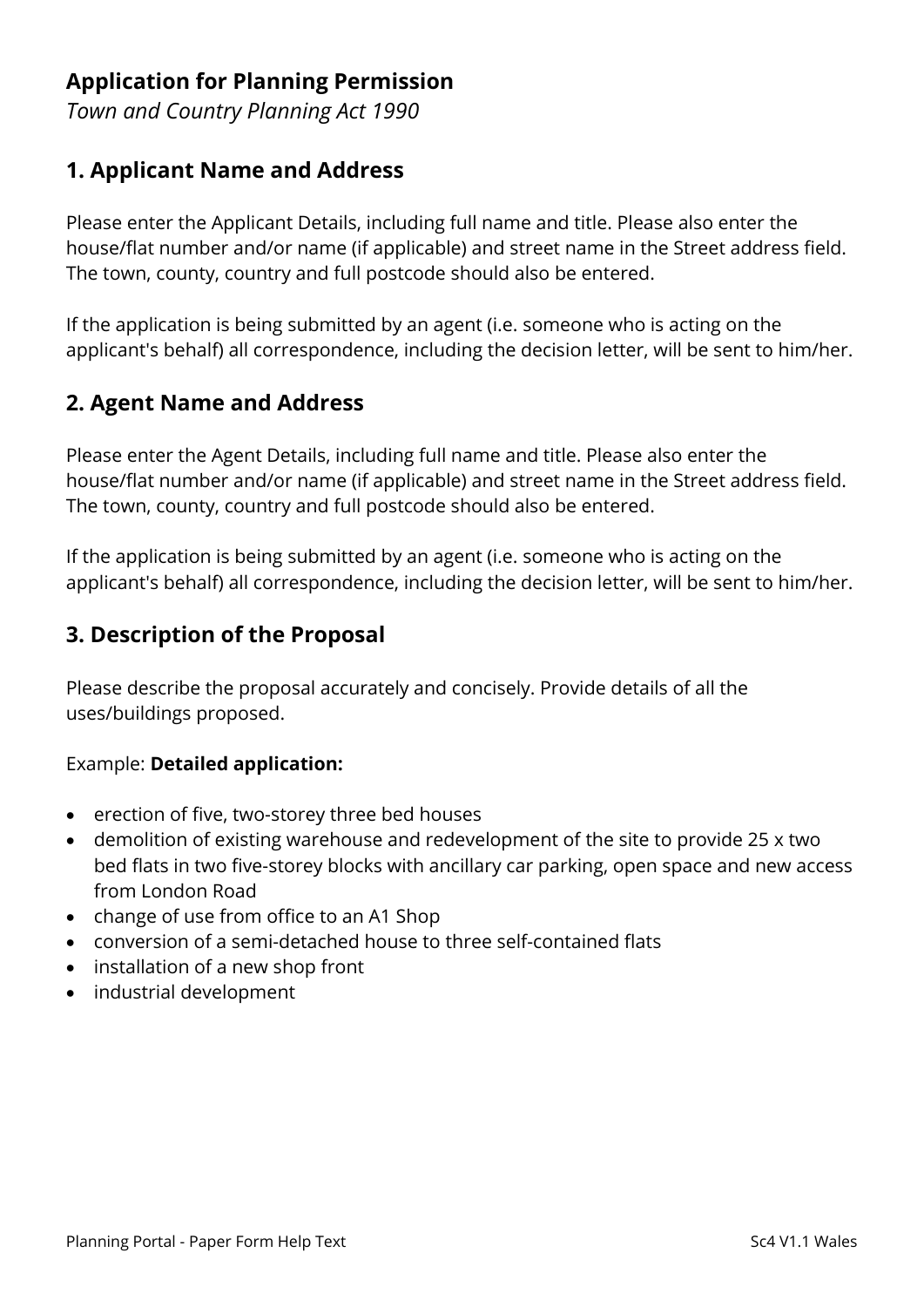# **4. Site Address Details**

Please enter the full postal address of the site. Enter the house/flat number and / or name (if appropriate) and street name in the Street address field. The town, county and full postcode should also be entered. If the application relates to open ground describe its location as clearly as possible (e.g. '*Land to rear of 12 to 18 High Street'* or provide a grid reference).

When you submit a location plan, it is recommended that this is at a scale of 1:1250 or 1:2500, showing at least two named roads and surrounding buildings. The properties shown should be numbered or named to ensure that the exact location of the application site is clear.

The application site must be edged clearly with a red line on the location plan. It should include all land necessary to carry out the proposed development (e.g. land required for access to the site from a public highway, visibility splays (access around a road junction or access, which should be free from obstruction), landscaping, car parking and open areas around buildings).

A blue line must be drawn on the plan around any other land owned by the applicant, close to or adjoining the application site.

All plans must be to a metric scale and any figured dimensions given in metres and a scale bar should be included. Each plan should show the direction of North.

### **5. Pre-application Advice**

The local authority may be able to offer (possibly for a fee) pre-application discussions before a formal application is submitted in order to guide applicants through the process. This can minimise delays later in processing the application.

Pre-application discussions can also help you and the planning authority identify areas of concern about your proposed development so that you can give consideration to amending your proposal before the application is submitted. The advice and guidance given to you at the pre-application stage is given in good faith. However, it does not guarantee or supply a definitive undertaking as to whether your proposal is likely to be acceptable.

If you have received pre-application advice from the planning service please indicate the reference/date of any correspondence or discussion and the name of the officer. If you do not know these details then please state '*Unknown*'.

This will assist the Council in dealing with your application as quickly as possible.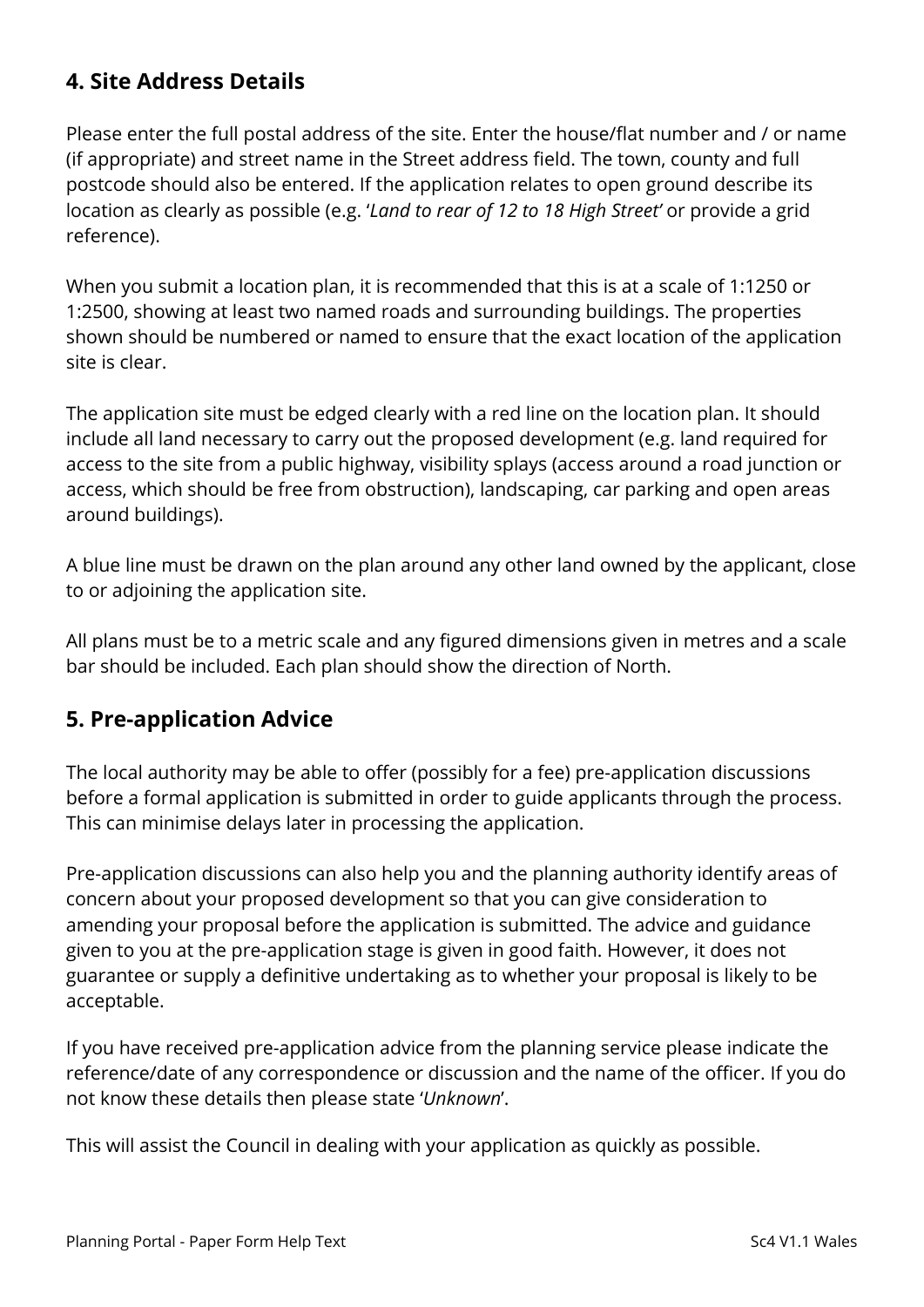# **6. Pedestrian and Vehicular Access, Roads and Right of Way**

You must indicate on your form whether you propose any new highway(s) and show the location of these on your plans. Any public highway or footpath that crosses or adjoins the site or is affected must be shown clearly on the plans, including any proposals that may require a closure or diversion. Legal procedures for diversion or closures must be completed prior to works commencing on site.

Extinguishment of a footpath or bridleway can only be achieved where it can be shown that there is no longer a need for the right of way. In deciding this, an authority must take into account how much the route is likely to be used by the public before extinguishment and the effect of the extinguishment on the land over which the route passes.

If you are proposing to undertake any works that will affect the pavement or roadway then it is advisable to seek advice from the local highways authority.

### **7. Waste Storage and Collection**

Please identify what provision has been made for the storage of waste and recycling as part of the proposal, and demonstrate that these aid the collection of waste and recycling materials by the waste collection authority. The location of waste storage and recycling facilities should be clearly identified on the plans.

### **8. Neighbour and Community Consultation**

The Council will consult your neighbours in most circumstances. It is often better to tell your neighbours prior to submitting the application rather than letting the Council's official letter of notification bring the application to their attention for the first time.

### **9. Authority Employee / Member**

You must declare whether the applicant or agent is a member of the council's staff, an elected member of the Council or related to a member of staff or elected member of the Council.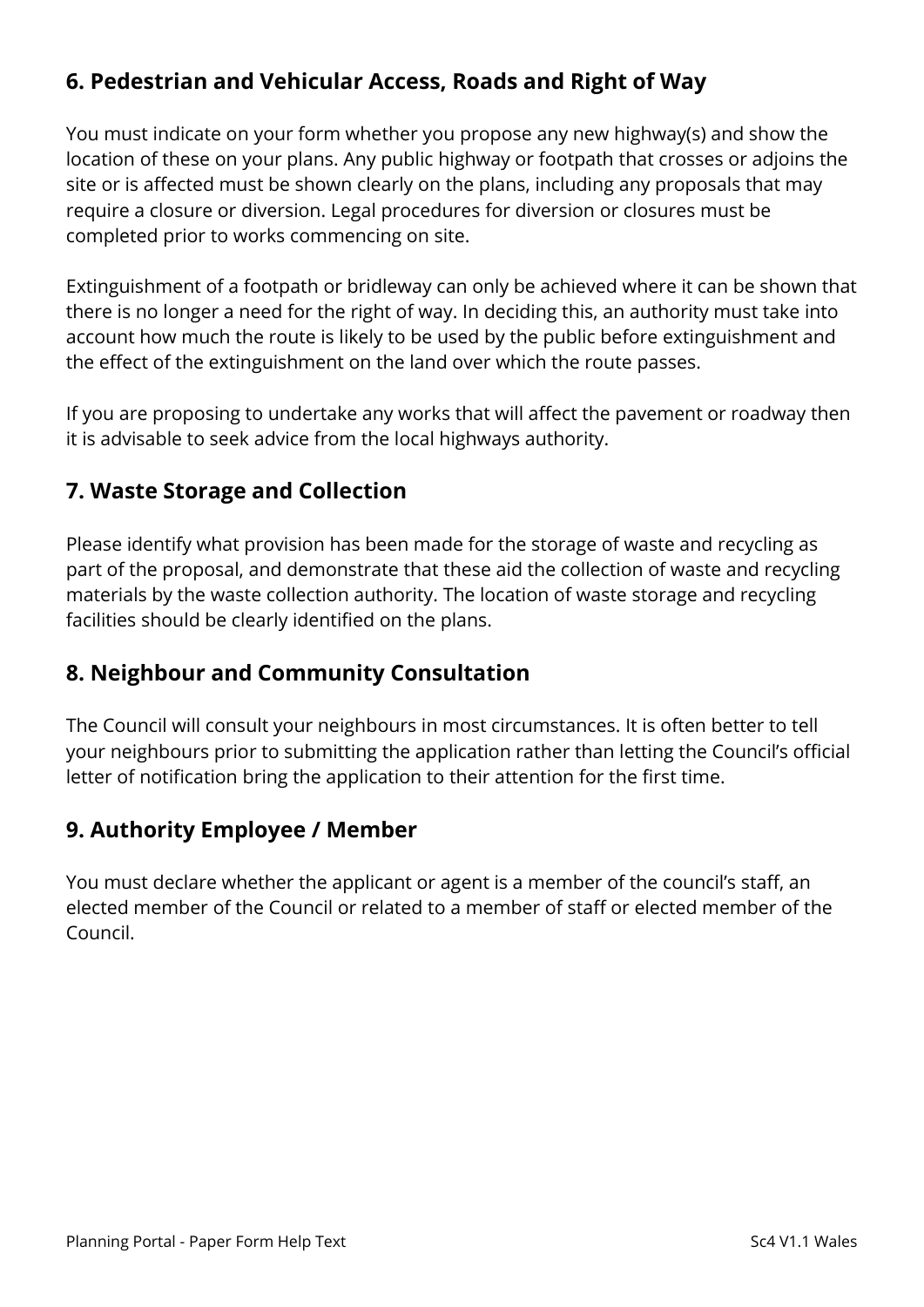# **10. Materials**

Please describe the materials you wish to use for walls, roofs, etc. including the type, colour and name of all materials to be used. You should try to use materials to blend with existing buildings.

Additional information may be provided in a design and access statement or planning supporting statement or shown on drawings and plans.

If the current site is vacant or is to be demolished then please indicate 'existing' materials as being not applicable.

### **11. Vehicle Parking**

Please specify the total number of existing parking spaces and the total number of proposed parking spaces (including spaces retained) by vehicle type. Please include garage spaces.

If no parking spaces are to be provided you should show on your plans or describe in a supporting statement where vehicles are to be parked.

The diagram below shows the minimum size of car parking spaces. However, further advice and guidance should be sought from your planning authority.

# **Minimum size of parking spaces**





Minimum size

Minimum sizes for disabled parking spaces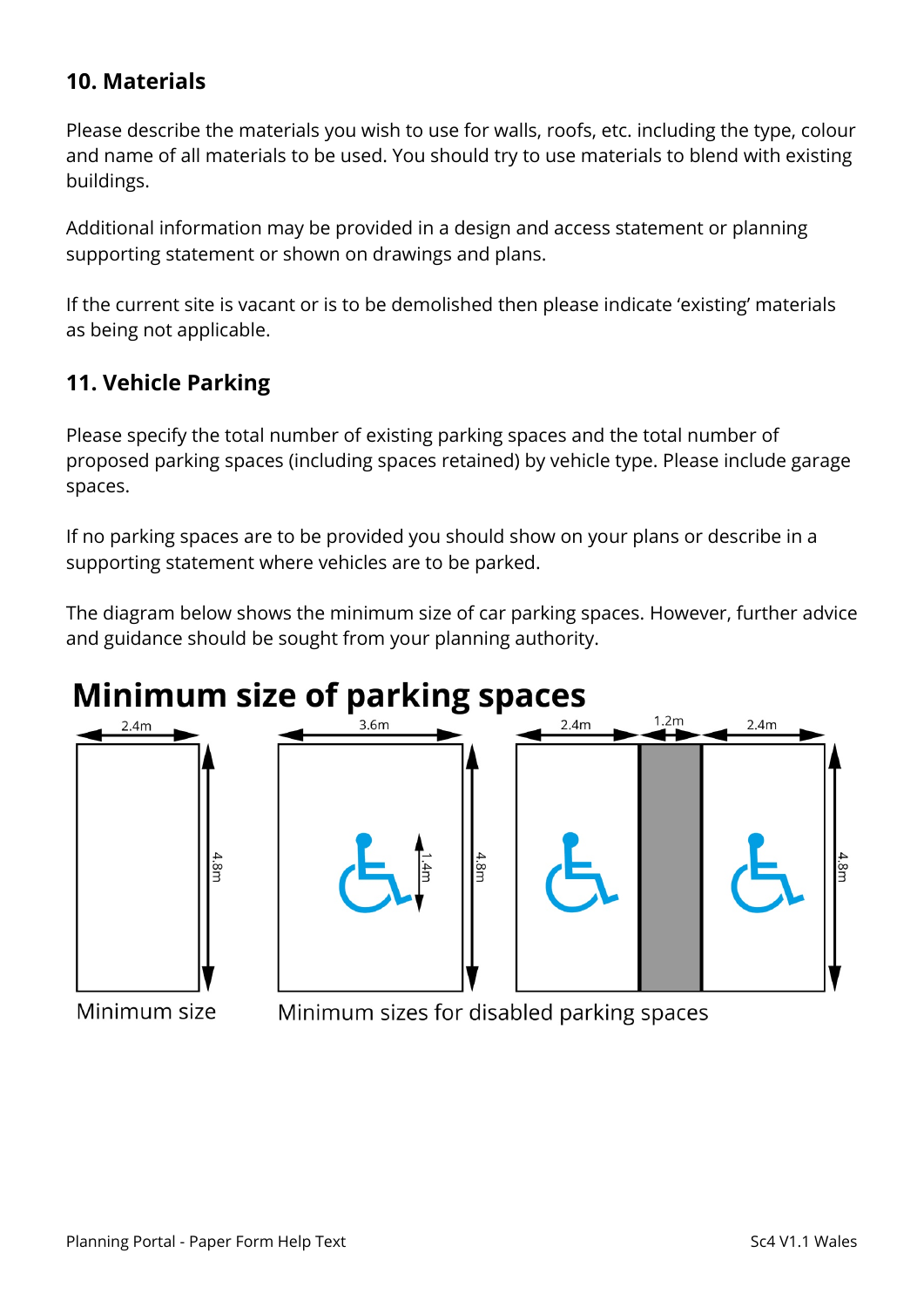# **12. Foul Sewage**

All new buildings need separate connections to foul and storm water sewers. If you propose to connect to the existing drainage system please show the details of the existing system on the application drawing(s). Note that in most circumstances surface water is not permitted to be connected to the public sewers. The use of soakaways will require satisfactory percolation tests to have been undertaken.

If the proposed development results in any changes/replacement to the existing system or the creation of a new system, scale plans of the new foul drainage arrangements will need to be provided. This will include a location plan, cross sections/elevations and specifications. Building Regulations Approval will be required. If connection to any of the above requires crossing land that is not in the applicant's ownership, other than on a public highway, then notice may need to be served on the owners of that land.

### **13. Biodiversity and Geological Conservation**

Where a development proposal is likely to significantly affect features of biodiversity or geological conservation interest, it will be necessary to submit with the application sufficient information on what those effects are, in order for the local authority to determine it. The local planning authority may have produced a list of which features in their area will require such additional information. In some cases this additional information may be required based on a survey of affected species, habitats or geological features and an assessment of impacts. What is required will depend on the significance of the features and the scale and significance of the likely impacts, and what information the local authority already has. It will be advisable to discuss with the local planning authority what is required, and who may be competent to carry out any survey and assessment work required, prior to compiling the information and submitting the application.

It may be possible to obtain some of the necessary information via a search of ecological or geological data held by a local environmental records centre.

*…continued on next page…*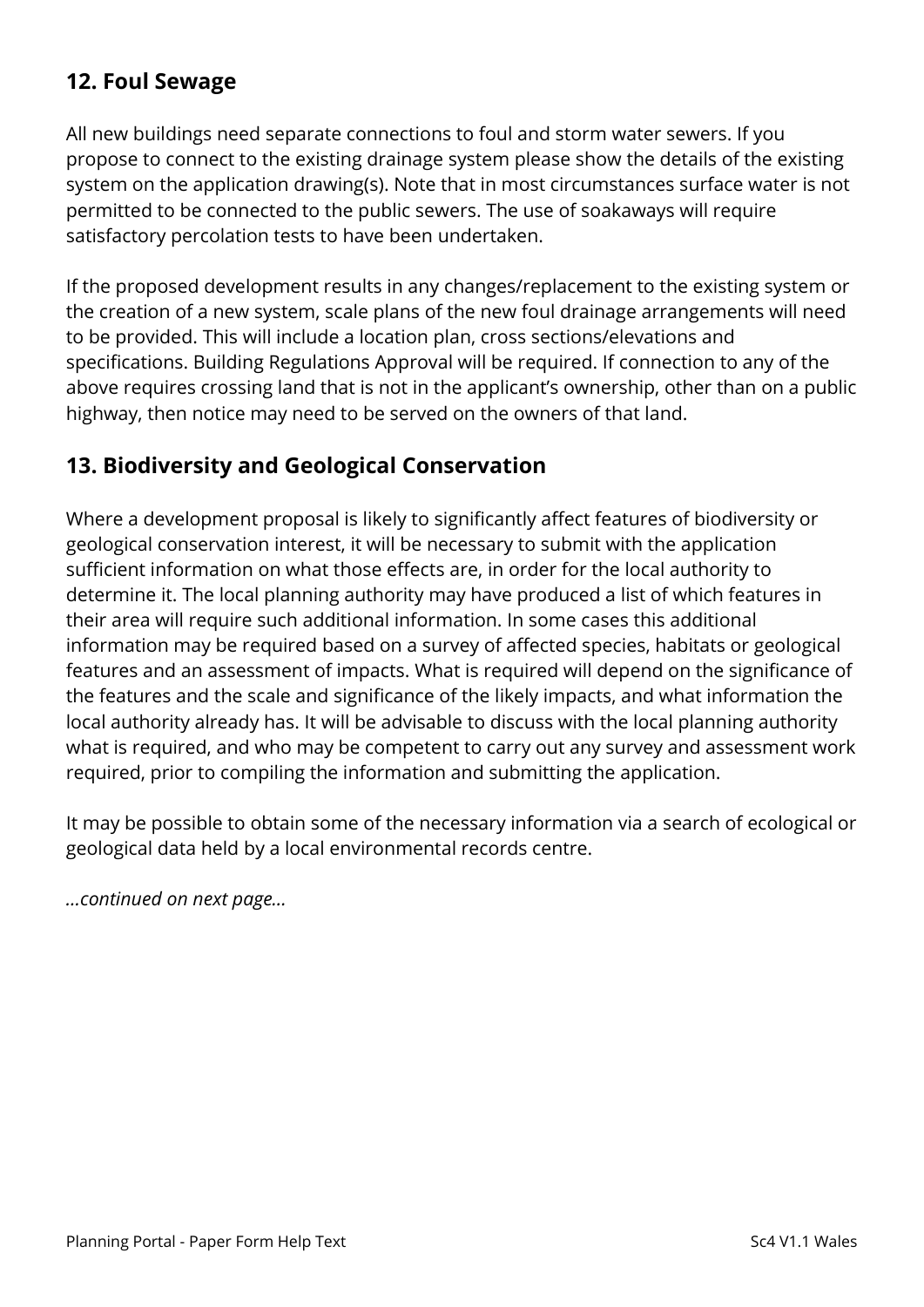It is possible that survey information can be collected only at certain times of the year and the applicant will need to take this into account in preparing an application and considering the timing for the development. Depending on the survey information which the local planning authority requires, the following factors may need to be considered:

- the numbers and range of habitats, species of flora and fauna and/or geological features found on and where appropriate, around the site;
- the potential development impacts likely to harm the biodiversity or geological conservation features identified by the survey (both direct and indirect effects both during construction and afterwards). Including how:
	- o alternatives designs or locations have been considered
	- o adverse effects will be avoided wherever possible
	- o unavoidable impacts will be mitigated or reduced
	- o impacts that cannot be avoided or mitigated will be compensated

Further information on the legislative and national planning policy context for biodiversity and geological conservation can be found in the following documents:

- [Planning Policy Wales](http://gov.wales/topics/planning/policy/ppw/?lang=en) Chapter 5 "Conserving and Improving Natural Heritage and the Coast"
- [Technical Advice Note 5: "Nature Conservation and Planning"](http://gov.wales/topics/planning/policy/tans/tan5/?lang=en)
- [Minerals Planning Policy Wales](http://gov.wales/topics/planning/policy/minerals/mineralsplanning/?lang=en)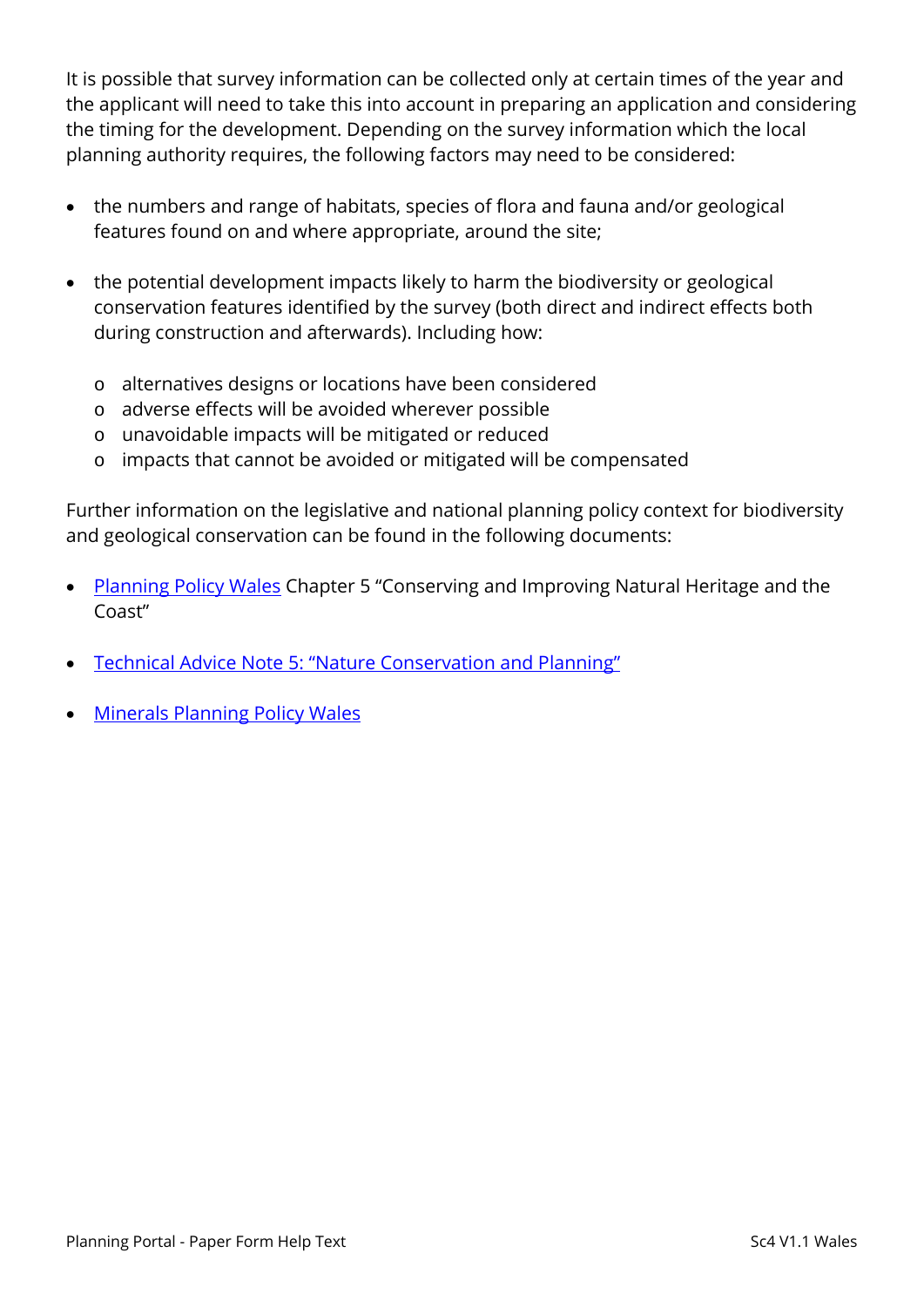# **14. Trees and Hedges**

'*British Standard 5837: 2012 Trees in relation to design, demolition and construction – Recommendations*' offers advice on how to identify trees on adjacent land that could influence the development.

'*British Standard 5837: 2012*' also contains detailed guidance on survey information and plans that should be provided. Using the methodology set out in the Standard should help to ensure that development is suitably integrated with trees and that potential conflicts are avoided.

**Please note:** this is an application for planning permission. It is not an application or notification to remove or prune protected trees (ie trees which are included in a tree preservation order or located in a conservation area).

If you are granted full planning permission, you will not need to obtain separate consent for tree works which are required to implement the planning permission. However, works to protected trees which are not required to implement the planning permission must be the subject of a separate application or notification using the tree works form.

# **15. Trade Effluent**

Please describe the type, quantities and means of disposal of any trade waste or effluent. If there is to be none please mark as 'NO'.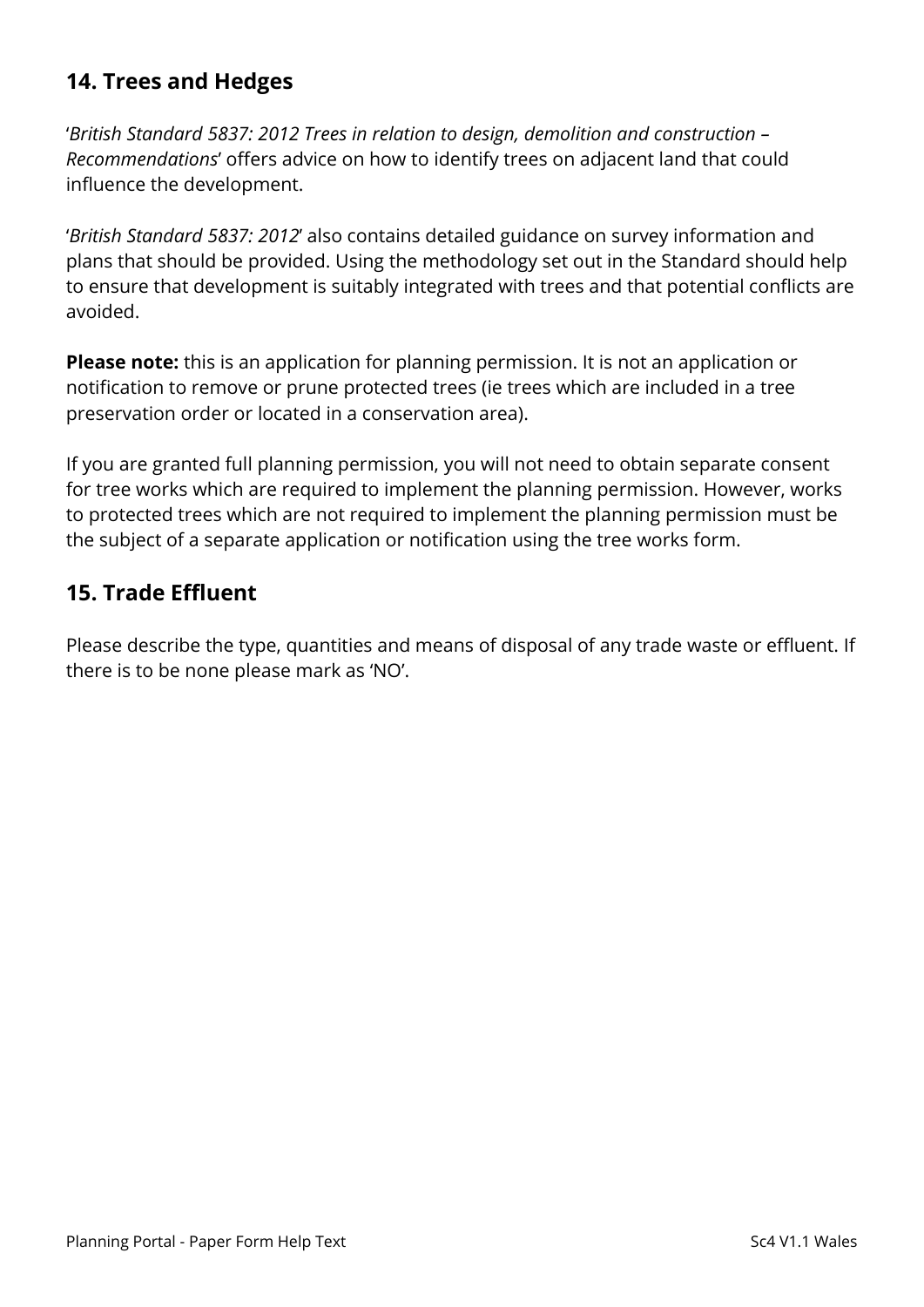# **16. Residential Units (including Conversion)**

Please enter the total number of existing and proposed dwellings, that exist at present and the number which would exist after your development, by category and dwelling type.

The categories are classified as:

- Market housing includes properties for sale where prices are set in the open market.
- Social rented includes rented housing owned by local authorities and registered social landlords for which guideline target rents are determined through the national rent regime, set out in the '*Guide to Social Rent Reforms*' published in March 2001. Also includes rented housing owned by other persons and provided under equivalent rental arrangements to the above, as agreed with the local authority or funded with grant from the Housing Corporation, as provided for in the *Housing Act 2004.*
- Intermediate includes housing at prices or rents above those of social rent but below market prices or rents. This can include shared equity products (e.g. HomeBuy) and intermediate rent (i.e. rents above social-rented level but below market rents). Intermediate housing differs from low cost market housing (which Government does not consider to be affordable housing).
- Key worker includes those groups eligible for the Housing Corporation funded Key Worker Living programme and others employed within the public sector (i.e. outside of this programme) identified by the Regional Housing Board for assistance.

The types of dwellings are classified as:

- a. Houses a house is a dwelling that is not a flat and includes single storey bungalows.
- b. Flats or maisonettes includes separate and self-contained premises constructed or adapted for use for residential purposes and forming part of a building from some other part of which it is usually divided horizontally. Maisonettes are flats containing more than one storey.
- c. Live-work units accommodation that is specifically designed to enable both residential and business use.
- d. Cluster flats/non-self contained units with no separate or self contained living and sleeping accommodation within a larger building of which it forms a part.
- e. Sheltered housing specifically designed housing in a group with services such as the support of a warden, communal facilities, alarm systems and laundry services. Also includes grouped housing schemes without the services of a warden and other communal facilities.
- f. Bedsits/studios refers to a bedroom/living room containing cooking facilities. In addition, it may also contain washing facilities or even a shower.
- g. Unknown Type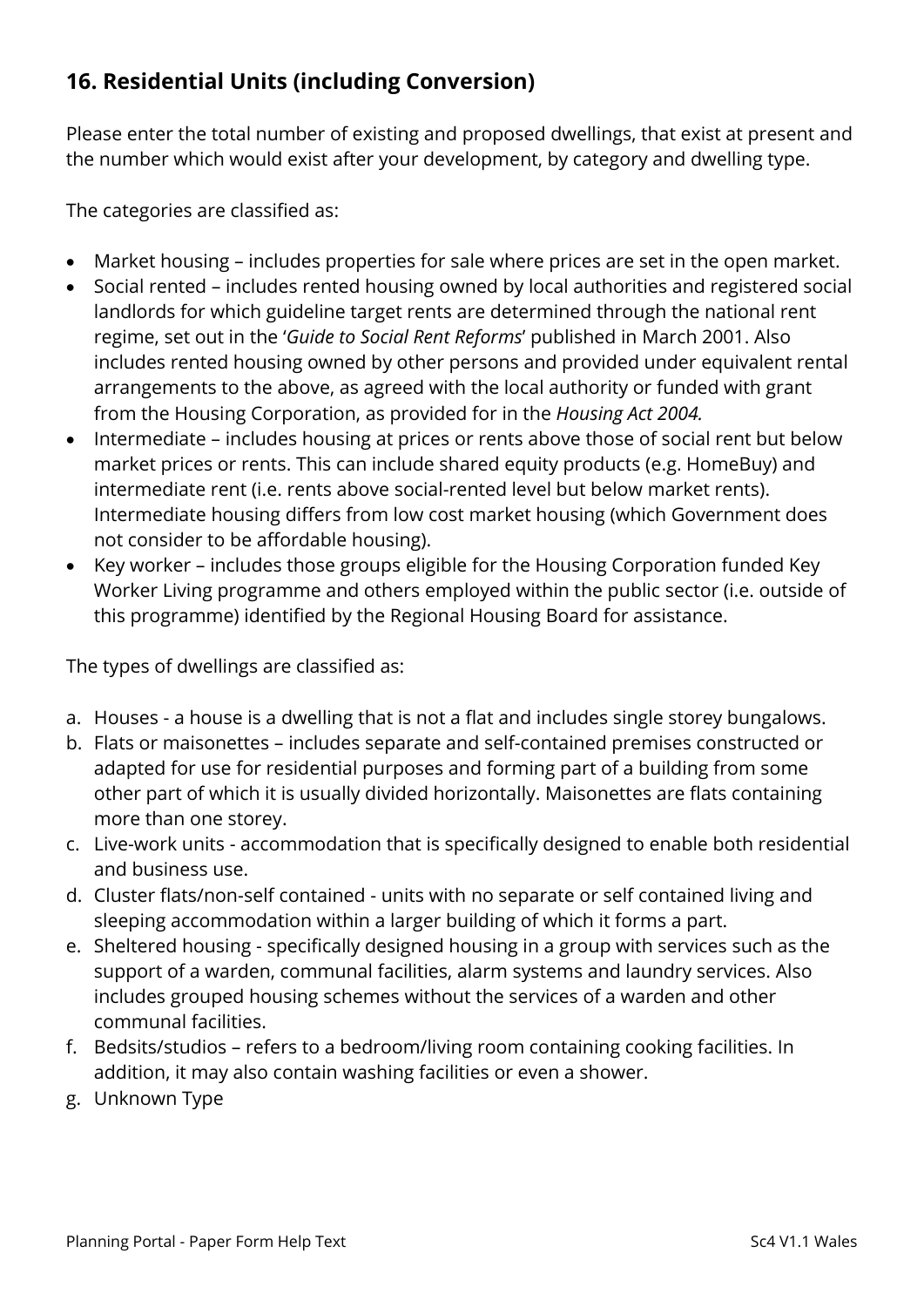# **17. All Types of Development: Non-Residential Floorspace**

Gross internal floorspace is the internal area of the building, and should include circulation and service space such as lifts and floorspace devoted to corridors, toilets, storage, etc. It does not include any area external to the building(s).

Where more than one use class is proposed as part of any development, floorspace should be specified for each separate planning unit (by Use Class).

For proposed retail floorspace (Use Class A1) the amount of tradeable floor area of the total gross internal floorspace should also be provided. Tradeable floorspace is sales space which customers have access to (excluding areas such as storage).

For outline applications, please enter the maximum floorspace for each use for which you are applying.

All floorspace figures should be provided in square metres.

### **18. Employment**

Please give details of the total number of existing people (i.e. already employed on the site) and any additional staff to be employed (in both full-time and part-time employment) as a result of the proposal being implemented, and calculate the total full-time equivalent posts.

Full-time equivalent numbers can be defined as a statistic representing the number of fulltime employees that could have been engaged if the reported number of hours worked by part-time employees had been worked by full-time employees. This is usually calculated by dividing the 'part-time hours paid' by the standard number of hours for full-time employees and then adding the resulting quotient to the number of full-time employees.

Further information when applying for town centre and retail development is available in [Technical Advice Note 4 "Retailing and Town Centres".](http://gov.wales/topics/planning/policy/tans/tan4/?lang=en)

### **19. Hours of Opening**

Provide details of the proposed hours of opening for each non-residential use proposed on the site. (In sensitive areas, or where a use could cause nuisance to neighbours, it is likely that the Planning Authority would impose a condition restricting the hours of operation on your proposed development should approval be given.)

In the event that the hours of operation do not match the hours of opening please provide this information in a supporting statement attached to the application.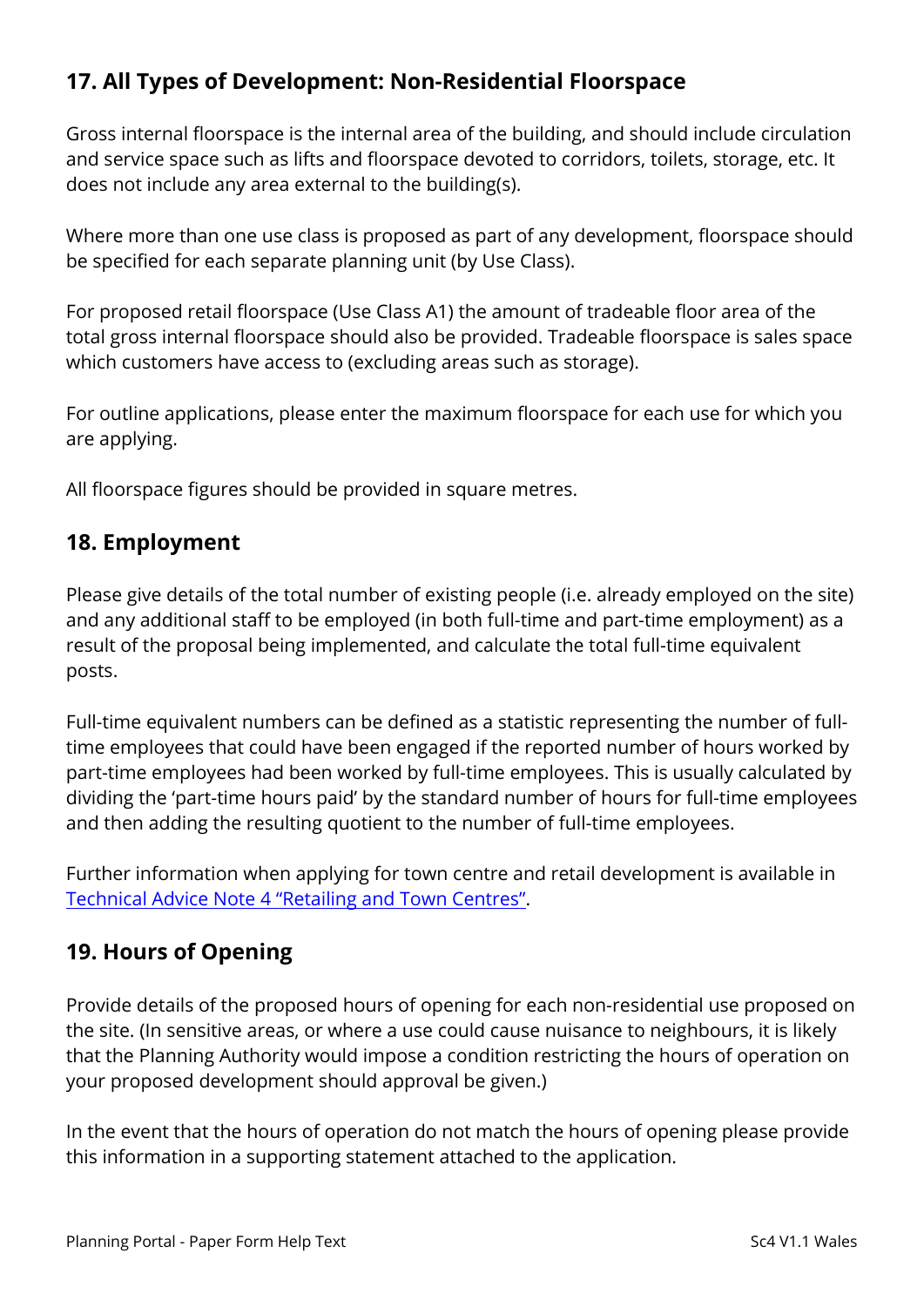### **20. Site Area**

The area contained within the boundary of the site to which the application relates will normally be shown edged in red on the plan accompanying the application, while other land in the same ownership but not being developed is normally identified separately with a blue line. Site area should be provided in hectares.

For some application types the fee is based on the site area, in which case an accurate answer to this question is particularly important.

### **21. Assessment of Flood Risk**

Where a development proposal may be at risk of flooding, a Flood Consequences Assessment (FCA) may need to be provided as part of the planning application.

#### **Establishing the need for a Flood Consequences Assessment**

An FCA will be required:

- where the proposed development is located in zones C1 and/or C2 on the Development Advice Maps associated with [Technical Advice Note 15 \(TAN 15\): Development and](http://gov.wales/topics/planning/policy/tans/tan15/?lang=en)  [Flood Risk,](http://gov.wales/topics/planning/policy/tans/tan15/?lang=en) published by the Welsh Assembly Government.
- in all other zones where flood risk is a potential issue

Further information on the need for, and requirements of FCAs, together with the definition of flood zones, is provided in TAN 15. Advice and guidance on flood risk should also be sought from your local planning authority, and from the Environment Agency, before submitting an application.

Development Advice Maps which show the flood zones can be viewed at the relevant local authority offices.

#### **Objectives**

The objectives of an FCA are to establish:

- the consequences of flooding on the development
- the consequences (overall impacts) of the development on flood risk elsewhere within the catchment
- whether appropriate mitigation measures can be incorporated within the design of the development to ensure that development minimises risk to life, damage to property and disruption to people living and working on the site or elsewhere in the floodplain.

*…continued on next page…*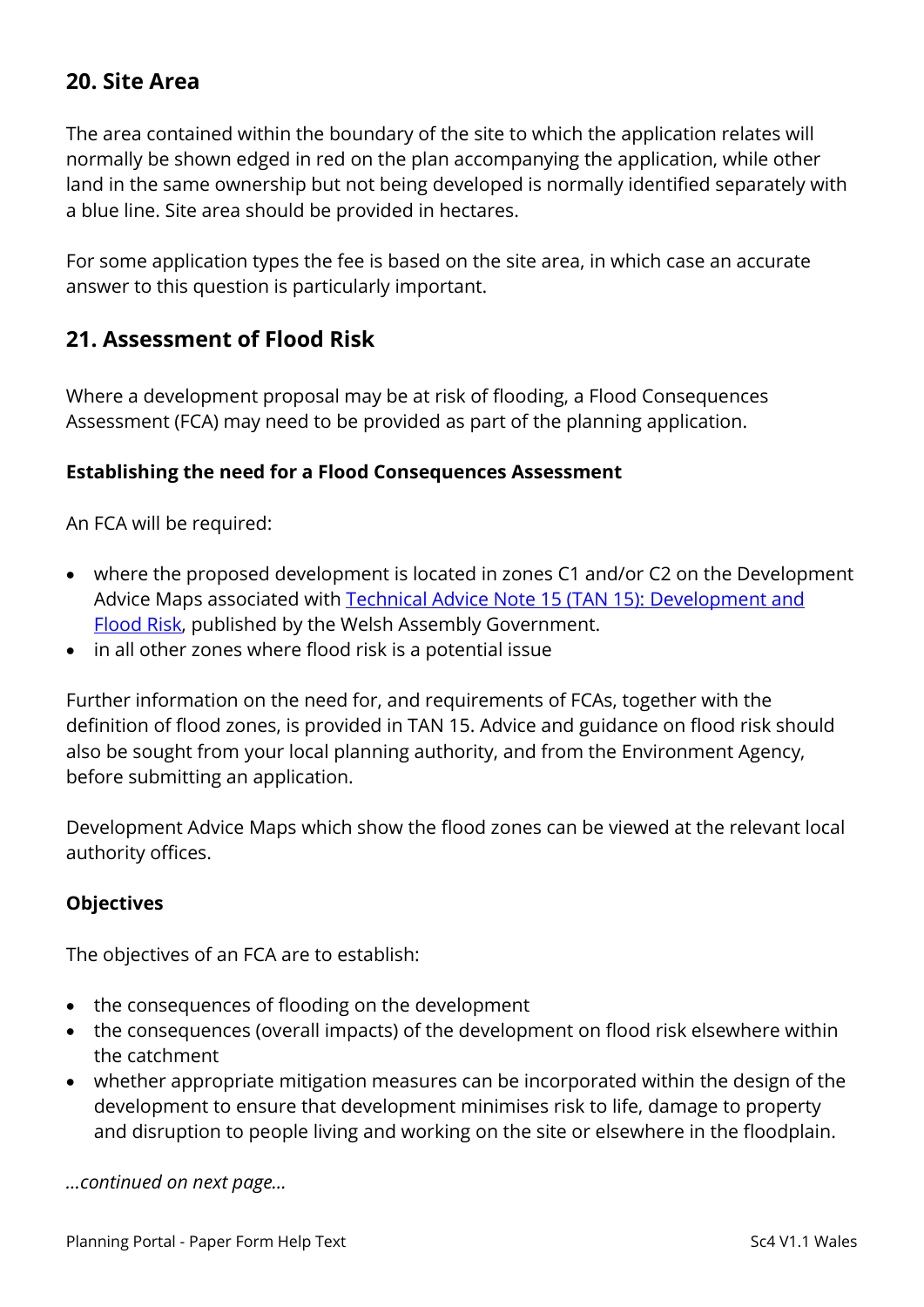#### **Scope**

Once it is established whether an FCA is required, the first step is to consult the Environment Agency about the scope of, and the objectives for, the assessment. It is recommended that these issues also be discussed with the local planning authority and the appropriate drainage body.

The FCA should always be proportionate to the degree of flood risk and the scale, nature and location of the proposed development. The scoping of the FCA should be done as early as possible in developing the planning application, as avoiding or mitigating flood risk may require important design considerations which are generally easier and more cost-effective to incorporate when developing the proposal.

#### **Other sources of information**

Where a Strategic Flood Consequences Assessment (SFCA) has already been completed by the local planning authority, FCAs should only need to focus on site-specific issues. The development plan policies should make it clear what issues need to be covered in the FCA.

#### **Procedure and content**

Guidance on the content of FCAs is given in [Technical Advice Note 15 \(TAN 15\):](http://gov.wales/topics/planning/policy/tans/tan15/?lang=en)  [Development and Flood Risk,](http://gov.wales/topics/planning/policy/tans/tan15/?lang=en) and should also be sought from the Environment Agency.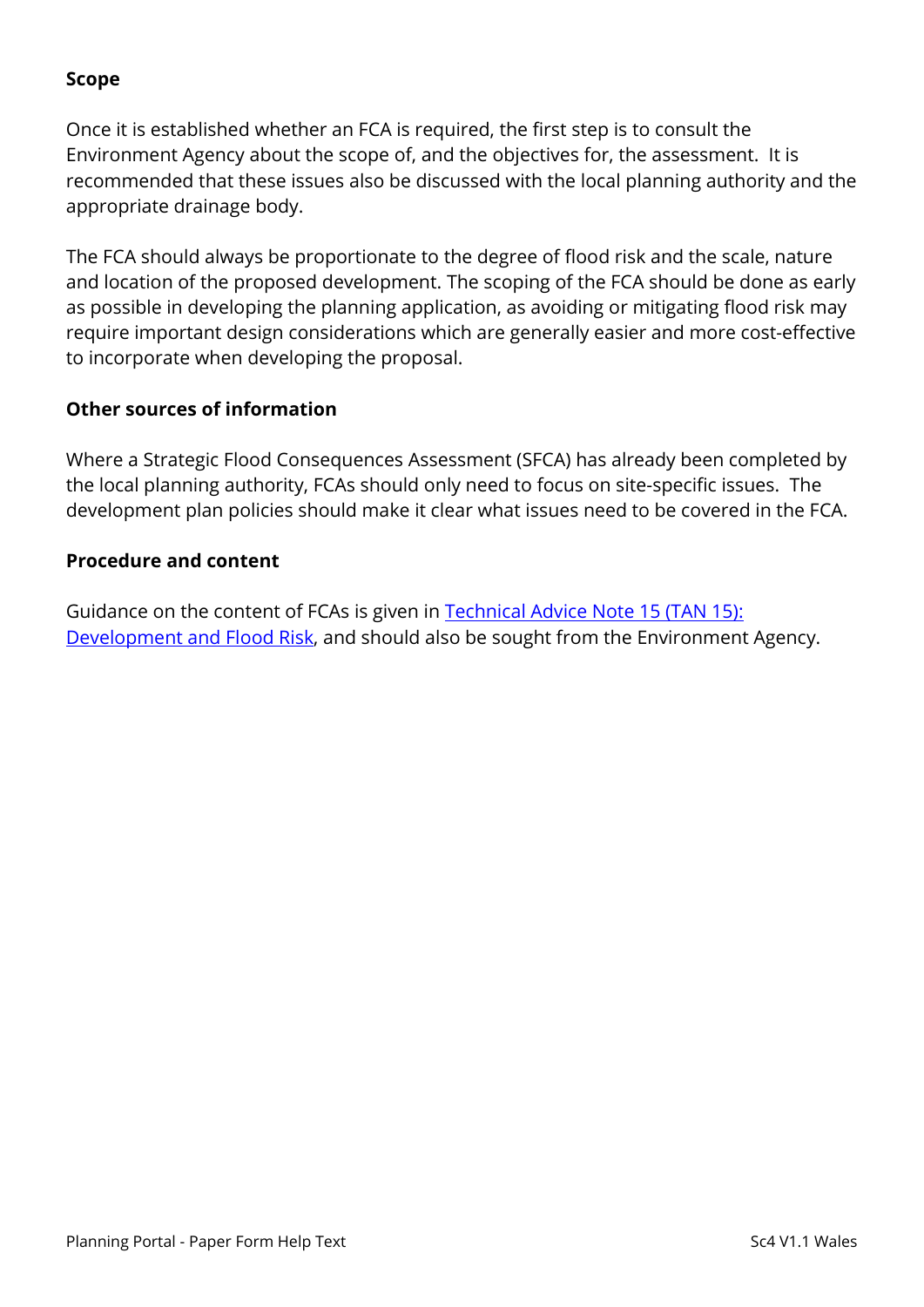# **22. Existing use**

When describing the current use of the site please also include any details of the part(s) of any listed building(s)/structure(s) being affected.

When answering whether the site is currently vacant, this means whether the site is currently not in active use.

#### **Contamination**

Land affected by contamination covers all cases where the actual or suspected presence of substances in, on or under the land may cause risks to people, property, human activities or the environment. Sensitive uses include housing with gardens, schools, nurseries or allotments, and consideration should be given to whether the use could be particularly vulnerable to the presence of any contamination. Further information is provided in the following documents;

- [Planning Policy Wales](http://gov.wales/topics/planning/policy/ppw/?lang=en) Chapter 13 "Minimising and Managing Environmental Risks and Pollution"
- [Technical Advice Note 21 "Waste"](http://gov.wales/topics/planning/policy/tans/tan21/?lang=en)

You should also consult your waste planning authority's website which should make clear what the statement should contain.

#### **23. Renewable and Low Carbon Energy**

If your proposal includes the installation of a stand-alone renewable or low-carbon energy development, please tick 'Yes' and enter details in the table provided.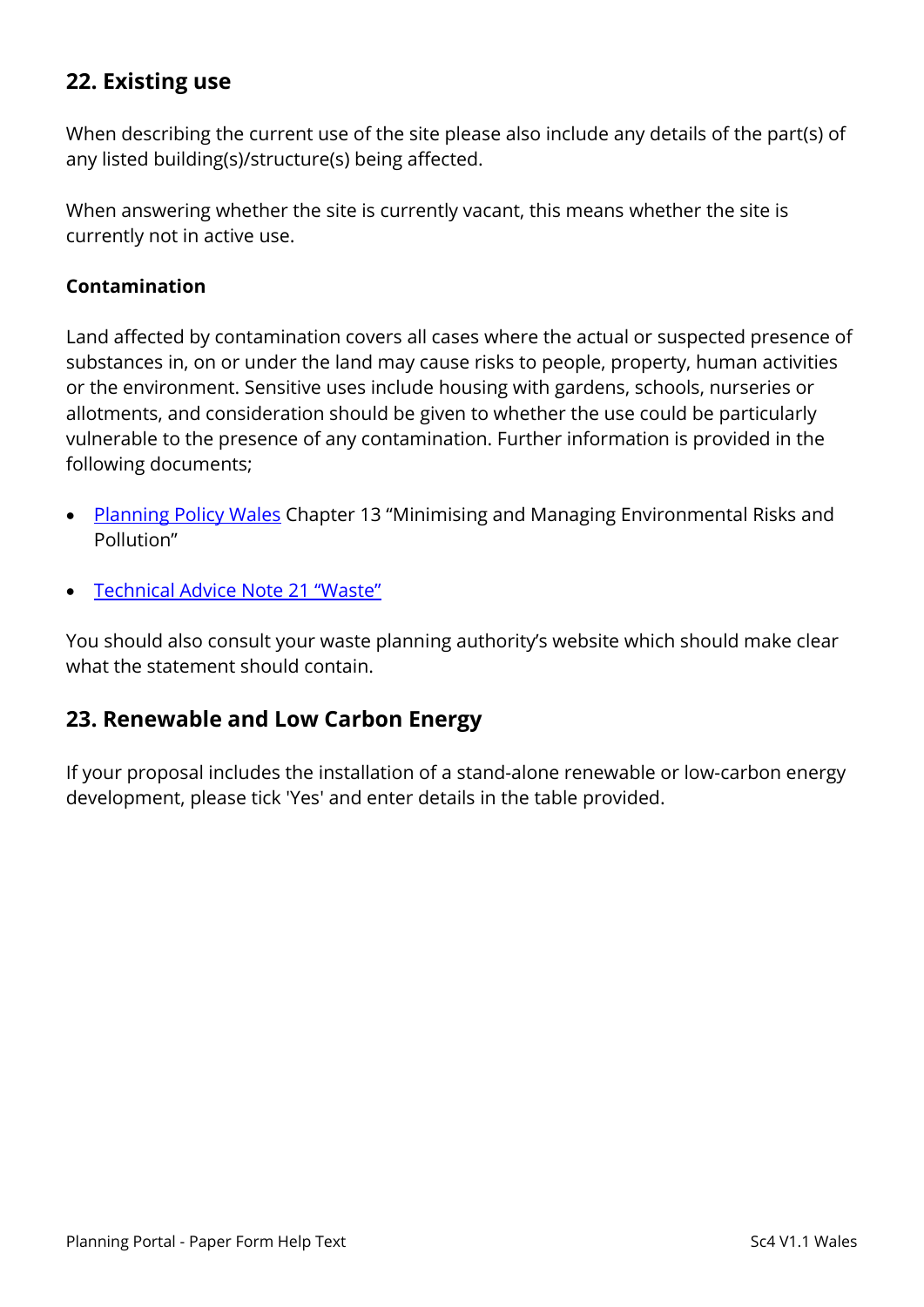# **24. Industrial or Commercial Processes and Machinery**

- **Landfill -** in all cases this should include void space to be created by mineral extraction.
- **Energy from waste incineration -** where the incineration of waste will generate electricity, heat or combined heat and power (CHP); where there will be no energy utilisation from incineration use 'Other incineration' box
- **Other incineration -** where there will be no energy utilisation from the incineration of waste
- **Transfer stations -** where the main activity will be the bulking up of waste for treatment or disposal elsewhere; may include some sorting, baling, compaction for recycling, but where this is the main activity use material recycling/recovery facilities (MRFs)
- **Material recovery / recycling facilities -** where the main activity will be the receipt and sorting of waste for recycling and recovery; may include centralised MRFs, community MRFs and as well as small scale recycling bring banks
- **Any combined mechanical, biological and/or thermal treatment (MBT) -** where a single application proposes a mix of technologies to treat a single waste stream on one site; where a single technology is proposed use the most specific waste facility type
- **Other treatment -** where a more specific waste treatment type does not describe the proposed activity; examples may include separation technologies, vitrification, autoclaving, etc.
- **Storage of waste -** where the proposal is for medium to long-term storage of waste; where waste will move to recycling, recovery or disposal in the short-term use Transfer Stations or MRFs
- **Other waste management -** including the recovery of waste to land under an exemption from waste permitting
- **Other developments -** to include incidental development proposals on existing sites such as leachate treatment plants and weighbridges, where these don't add waste management capacity

# **25. Hazardous Substances**

Please give details, including type and quantity of hazardous materials to be used or stored on site. If your application involves the use or storage of hazardous materials above a certain quantity, Hazardous Substances Consent will be required. A list of these materials and the permitted quantities is set out in the *[Planning \(Hazardous Substances\) Regulations](http://www.legislation.gov.uk/uksi/1992/656/contents/made)  [1992](http://www.legislation.gov.uk/uksi/1992/656/contents/made)*.

# **26. Ownership Certificates**

An ownership certificate must be completed stating the current ownership of the land to which the application relates under the *Town and Country Planning (Development Management Procedure) (Wales) Order 2012*.

*…continued on next page…*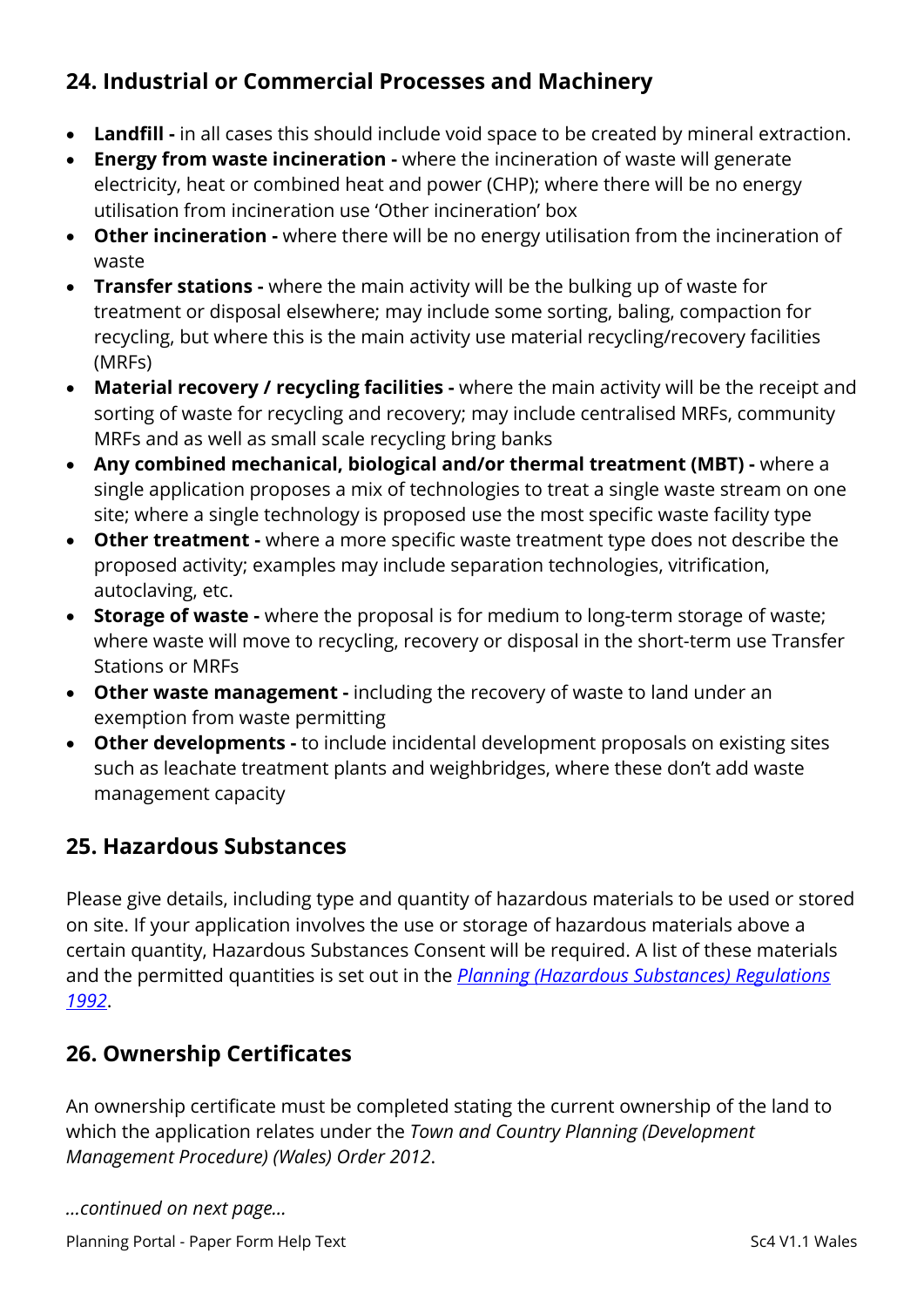It is an offence, knowingly or recklessly, to complete a false or misleading certificate.

#### • **Certificate A - Sole Ownership**

Certificate A should only be completed if the applicant is the sole owner of the land to which the application relates (i.e. the applicant is the freeholder and there are no leaseholders with seven years or more remaining on their leases).

If the application involves a leasehold flat then certificate A does not apply as the applicant is not the sole owner. Therefore, in this circumstance, the applicant should complete certificate B,C or D (see details below).

#### • **Certificate B - Shared Ownership (All other owners known)**

Certificate B should be completed if the applicant is not the sole owner but knows the names and addresses of all the other owners (e.g. this certificate will need to be served if the proposals encroach onto adjoining land).

The Notice to Owners [\(Notice 1\)](https://ecab.planningportal.co.uk/uploads/1app/notices/notice1_wales.pdf) must also be completed and sent to all known owners.

A copy of the notice must also be sent with the application to the local authority.

#### • **Certificate C - Shared Ownership (Some other owners known)**

Certificate C should be completed if the applicant does not own all of the land to which the application relates and does not know the name and address of all of the owners.

The Notice to Owners [\(Notice 1\)](https://ecab.planningportal.co.uk/uploads/1app/notices/notice1_wales.pdf) must be completed and sent to all known owners.

Where the owner is unknown the Notice to Unknown Owners [\(Notice 2\)](https://ecab.planningportal.co.uk/uploads/1app/notices/notice2_wales.pdf) needs to be published in a local newspaper.

A copy of the notice must also be sent with the application to the local authority.

*…continued on next page…*

#### • **Certificate D - Shared Ownership (All other owners unknown)**

Certificate D should be completed if the applicant does not own all of the land to which the application relates and does not know the names and addresses of any of the owners.

The Notice to Unknown Owners [\(Notice 2\)](https://ecab.planningportal.co.uk/uploads/1app/notices/notice2_wales.pdf) needs to be published in a local newspaper.

A copy of the notice must also be sent with the application to the local authority.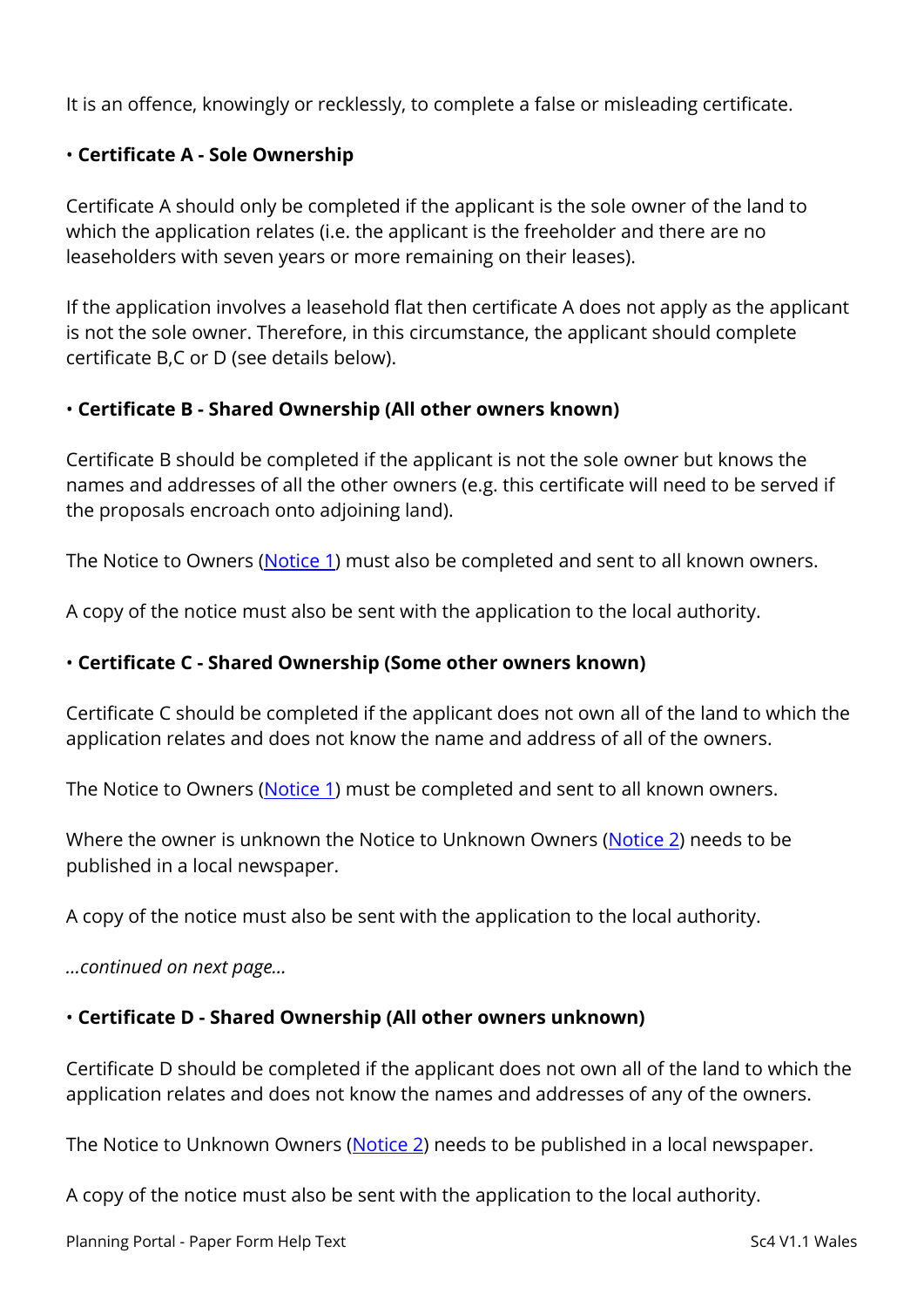# **27. Agricultural Holdings**

All full planning applications must include the appropriate agricultural holdings certificate to be considered by the local authority.

It is an offence, knowingly or recklessly, to complete a false or misleading certificate.

If the land to which the application relates forms an agricultural holding or part of an agricultural holding as defined by the *Agricultural Holdings Act 1986* and comprises land subject to an Agricultural Tenancy all agricultural tenants must be notified prior to the submission of an application.

You must either

- confirm that none of the land to which the application relates is, or is part of, an agricultural holding, or
- give notice to all tenants on the agricultural holding using the Notice to Agricultural Tenants [\(Notice 1\)](https://ecab.planningportal.co.uk/uploads/1app/notices/notice1_wales.pdf). A copy of the notice must also be sent with the application to the local authority.

### **28. Planning Application Requirements & Local Level Requirements**

There are two levels of requirements, national and local:

• **National -** Use the checklist to ensure that the forms have been correctly completed and that all relevant information is submitted.

• **Local -** The local planning authority will have produced a document (usually available from their website) which details any specific information that is required to accompany the application in addition to the national requirements.

Failure to complete the form correctly or to supply sufficiently detailed drawings or other relevant supporting information may result in your application being returned as invalid.

### **29. Declaration**

Please sign and date your application.

# **30. Applicant Contact Details**

Please provide contact information for the applicant.